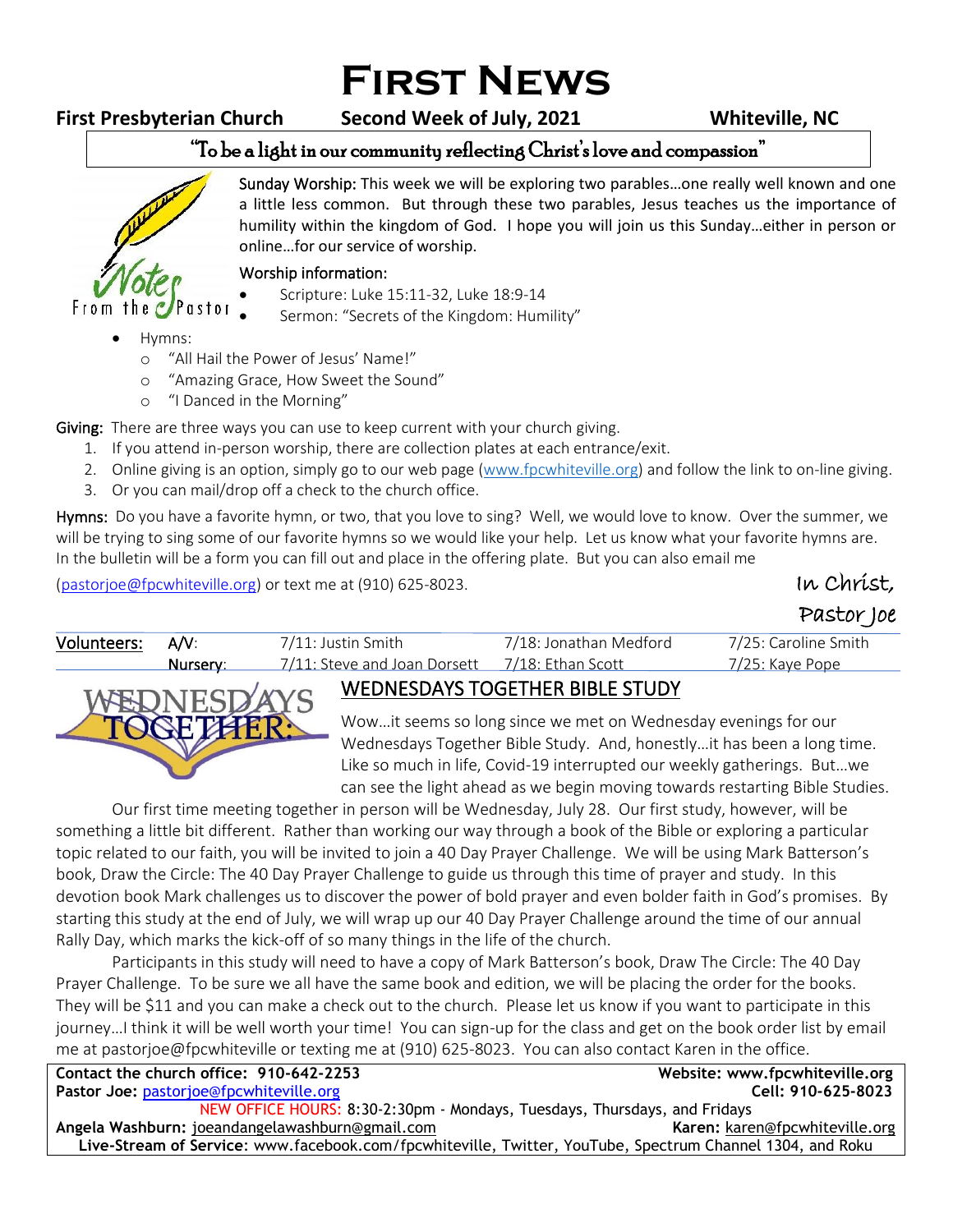## **July, 2021 Worship Schedule**

Head Usher for July: Joan Dorsett

July 11: Seventh Sunday after Pentecost 11:00 am In-Person Worship

*(no children's Sunday School) Nursery now available!*

Scripture: *Luke 15:11-32, Luke 18:9-14* Sermon: "Secrets of the Kingdom: Humility"

# 11:00 am In-Person Worship 11:00 am In-Person Worship

July 18: Eighth Sunday after Pentecost July 25: Ninth Sunday after Pentecost

 *(no children's Sunday School) Nursery now available! (no children's Sunday School) Nursery now available!* Scripture: *Luke 6:47-49, Matthew 20:1-16* Scripture: *Matthew 25:14-30, Luke 12:42-48* Sermon: "Secrets of the Kingdom: A Sure Foundation" Sermon: "Secrets of the Kingdom: Stewardship"





1- Elizabeth Turner, 2- Kaye Pope, 5- Jonathan Medford, 6- Mary Janet Maxwell, 7- Kirk Clark, 7- Laura McNeill, 8- Annette Powell, 8- John Thompson, 11- Janet Gray, 12 – Clark Owens, 14- Kathryn Thompson Davenport, 15- Mark Bannerman, 17- Julie Stocks, 18- Fred Meekins, 19 – Ariel Thompson, 20- R.L. Lewis, 20- Julia Smith, 22- Matthew McLean, 25- Kyle Ramey, 28- Matthew Thomas, 31- Lacey Hooks.



1- Judy Nelson, 2- Mandy Horne, 4- Tom Caperton, 7- Samuel McColskey, Brent Wheatley, 11- Rick Maxwell, 11- Taylor Smith, 12- Judi Thompson, 18- Robert Nelson, 19- Debra Gibson, 22- Charlene High, 22- Nancy Thurston, 23- Kathryn Humphreys, 24- Laura Spivey, 26- Jacob Washburn, 30- Joan Dorsett

*Prayer Concerns:* Geraldine Becker; John Hall; Bob High; R. L. Lewis; Butch Row; Walter Strickland. *Assisted Care:* Charlene Hinnant; Kenneth Smith. *Friends:*

Pat Allen – *friend of Butch Row, Alzheimer's*  Sarah Anglin - *family of Todd Burney, stroke* Richard Blake–*friend of David Trogdon, back & spine surgery* Jack Branch – *friend of Donald & Judy Hester, cancer* Hugo & Paula Caesares–*friends of the Trogdons, mission trip* Matthew Coker – *friend of Pastor Joe, heart transplant* Billie Joe Conrad

Mary Donnan - *friend of Butch Row, cancer*

**Family of Betty Faircloth***–friend of the church, passed away* Richard Hobgood – *Kathryn Clark's brother, burns* Shelby Hodge

Rhonda Housend – *friend of Steve Smith, health issues* Martha & PW Jessup – *family of Kirk Clark, COVID-19* Family of Roger Kennedy–*friend of David Trogdon, passed away* C.P. Lewis - *friend of Steve & Joan Dorsett, health issues* Julie Malone – *cousin of Butch Row, dementia* Jerome McPherson

Helen Reid – *grandmother of Jonathan Medford, COVID-19* Thetus Sessions – *mother of Janet Gray, age related issues* Shiryl Smith – *friend of Butch Row, gallbladder issues* William Smith – *friend of Sara Cartrette, stroke* Melba Ward *– Janet Royal's mother, fall* Nancy Washburn - *mother of Pastor Joe*

*Please notify the office when names can be removed.*

• *Sympathy to Mark and Kim Smith and their family upon the death of their mother and mother-in-law, Rita Lewis, on July 7, 2021.*